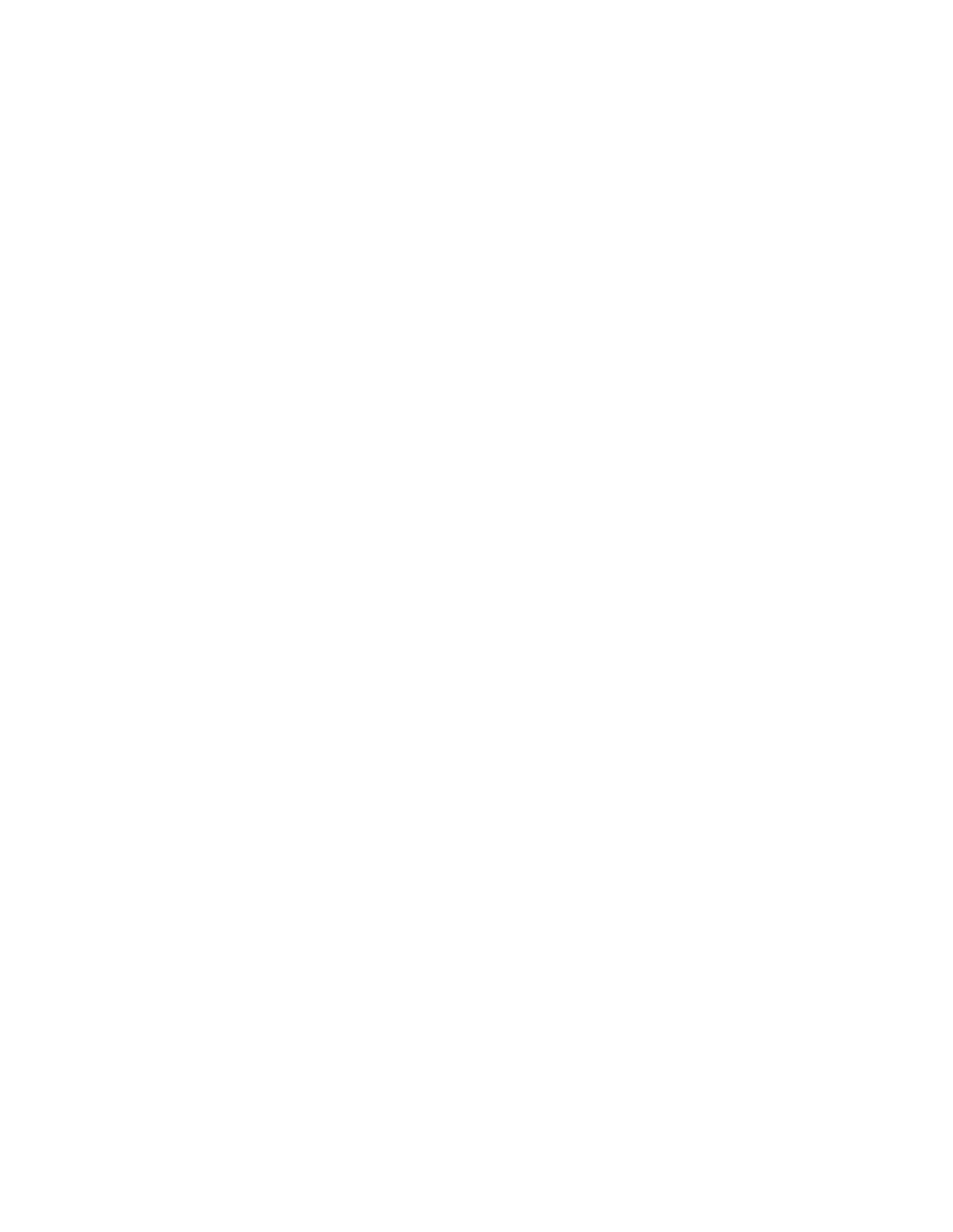AFRICAN METHODIST EPISCOPAL ZION CHURCH

# **CONNECTIONAL TRUSTEES &**

# **ZION BENEFITS SERVICES, INC.**

# **Annual Report**

**To** 

# **BOARD OF BISHOPS** & **CONNECTIONAL COUNCIL**



July 10-12, 2019 Meeting held at the Rosen Center Hotel Orlando, FL Hosted by the Alabama-Florida Episcopal District Mrs. Jacqueline Inez Williams-Lartey, Host Missionary Supervisor The Right Reverend Seth O. Lartey, Host Bishop and Retiring President of the Board of Bishops The Right Reverend Michael Angelo Frencher, Sr., President – Board of Bishops **Dr. David A. Aiken, Sr., Executive Director The Right Reverend Seth O. Lartey, Chairman**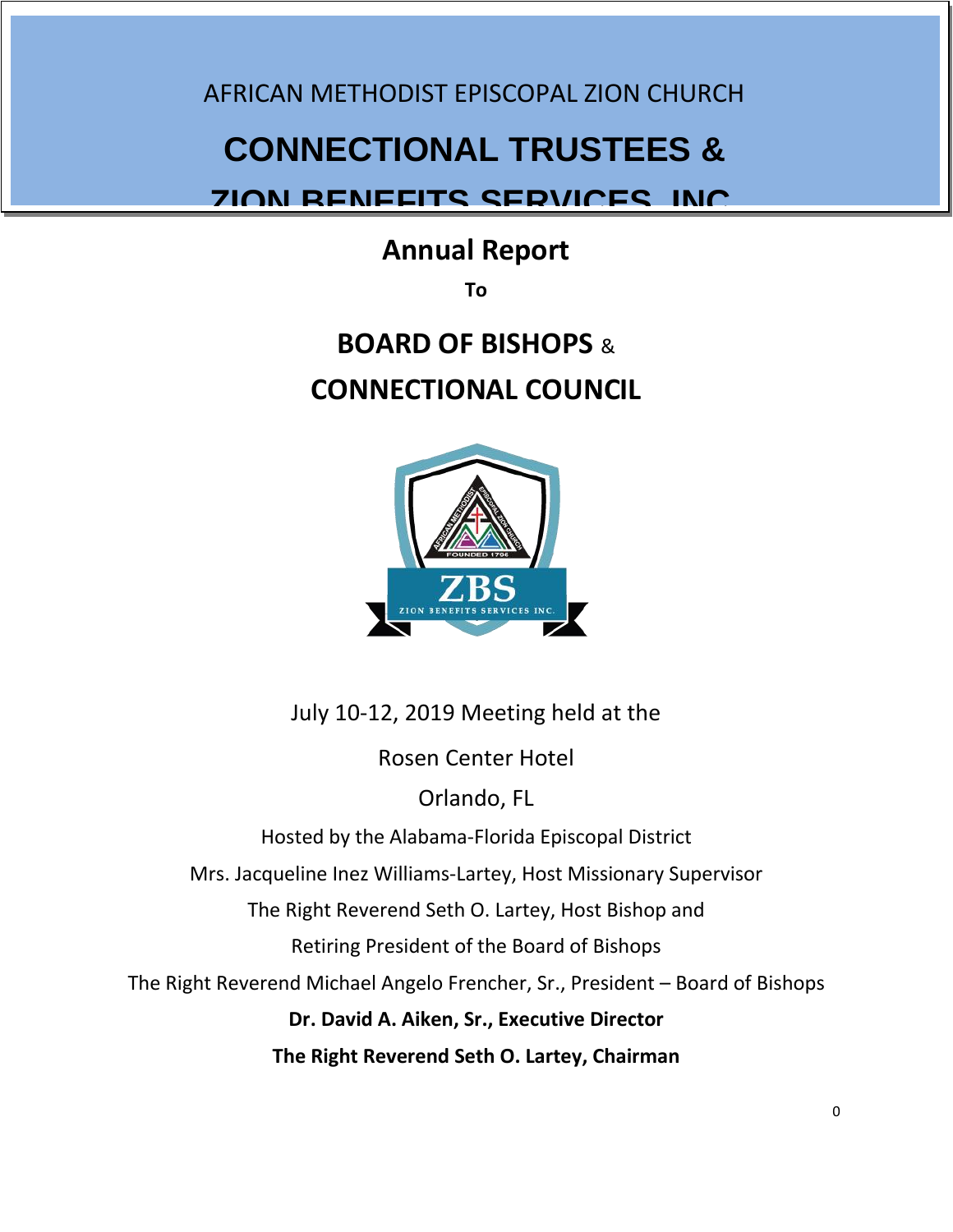# CONNECTIONAL TRUSTEES BOARD MEMBERS

Bishop Seth O. Lartey, Chairman Bishop Staccato Powell, 1<sup>st</sup> Vice Chair Bishop Louis Hunter, Sr., 2nd Vice Chair Mrs. Joyce Reid, 3rd Vice Chair

Dr. David A. Aiken, Sr., Executive Director

|             | <b>CLERGY MEMBER</b>         | LAY MEMBER                  |
|-------------|------------------------------|-----------------------------|
| <b>PIED</b> | Rev. Dr. Daran H. Mitchell   | Mrs. Joyce Reid             |
| <b>ENC</b>  | Rev. Dr. Avery Brown         | Atty. Anita Pearson Royster |
| <b>MW</b>   | Rev. Dr. John A. Butler      | Mrs. Gwen Johnson           |
| <b>NE</b>   | Rev. Dr. Stephen Pogue       | Ms. Fay Fagan               |
| <b>SA</b>   | Rev. Dr. Otha L. Smith       | Mrs. Vanessa Watt           |
| <b>MA</b>   | Rev. Kenneth Crowder         | Mr. Erin Smith, II          |
| AL/FL       | Rev. Dr. Sondra Coleman      | Mrs. Barbara Knight         |
| <b>SWD</b>  | Rev. Kenneth York            | Mr. Malcolm Russell         |
| <b>WD</b>   | <b>Rev. Darrell Williams</b> | Dr. Sheila Quintana         |
| <b>CSA</b>  | <b>Rev. Herbert Grant</b>    | Mrs. Thomascena LaGrand     |
| WWA         | Rev. Felix Ofosu             | Mrs. Dorothy Gill-Smith     |
| <b>EWA</b>  | Rev. Imo E. Umoinyang        | Mr. Emmanuel U. Moro        |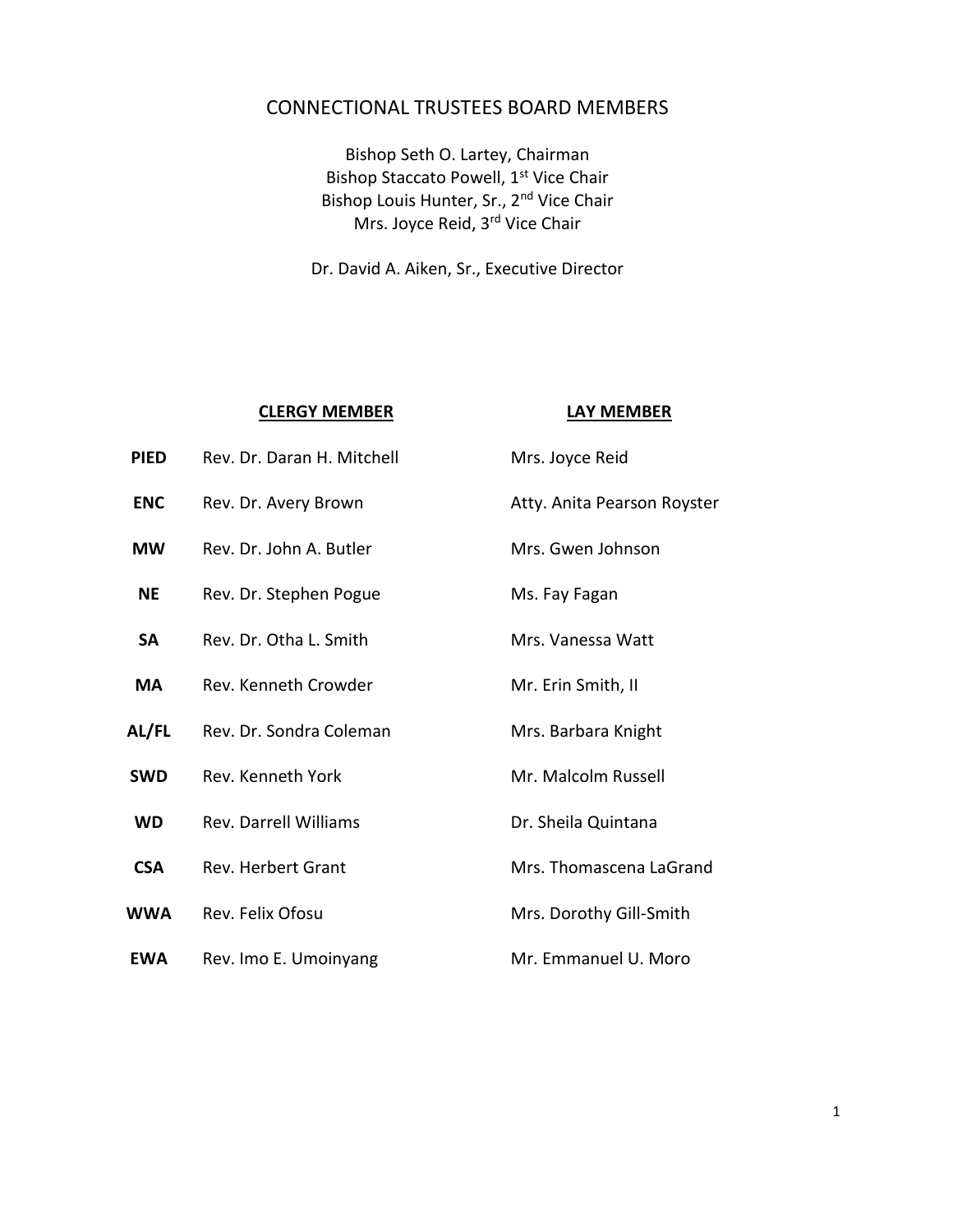#### **ZION BENEFITS SERVICES, INC.**

David A. Aiken, Sr., Executive Director Report to the Board of Bishops & Connectional Council Annual Meeting – July 10 -12, 2019 EXECUTIVE SUMMARY

## Greetings in the grace, mercy, peace and favor of our Lord and Savior, Jesus the Christ. To the president and other members of the Board Bishops and members of this Connectional Council for our beloved African Methodist Episcopal Zion Church, it is with esteemed privilege, humility and honor that I'll make this report at the behest of Board of Connectional Trustees and Zion Benefits Services. Topics presented will be centered around Risk Management concerns for the denomination, Retirement programs, Life & Health Insurance programs, the Ministerial Relief program, the ZBS Property & Casualty Insurance program and, of course the financial condition of Zion Benefits Services, Inc.

#### **I. RISK MANAGEMENT**

### **a) POLICIES AND PROCEDURES CONCERNING SEXUAL MISCONDUCT** *(as per The AME Zion Church's Book of Discipline)*

*The African Methodist Episcopal Zion Church*, each Annual Conference and local Church seeks to maintain a safe, secure and loving place where caregivers, teachers, leaders and volunteers, whether paid or unpaid, minister appropriately to the needs of all persons. Among other efforts to preserve and maintain such an environment, it is appropriate that careful application and personnel screening procedures be conducted with respect to all clergy, church employees and volunteers who regularly supervise children and youth activities including Sunday School teachers, class leaders and other persons assigned to supervise children and youth activities of the church.

#### **b) IMPLEMENTATION OF POLICIES BY CONFERENCES AND CONGREGATIONS**.

Each Annual Conference shall annually conduct a Sexual Misconduct training session according to the denomination's standardized training module to ensure its sexual misconduct policies are clearly understood and consistently implemented throughout the denomination. Furthermore, each local church shall annually conduct the Sexual Misconduct training session as prescribed by the denomination and annually report its compliance to the Annual Conference.

A copy of these Policies shall be given to all persons attending the Sexual Misconduct training session and a log shall be signed evidencing the receipt of these Policies and attendance at the training session. The logs shall be retained among the permanent records of each Annual Conference and separate local Congregation.

 The opinion of this General Officer is that **ENFORCEMENT** of Zion's policies and procedures concerning sexual misconduct is of paramount significance; not only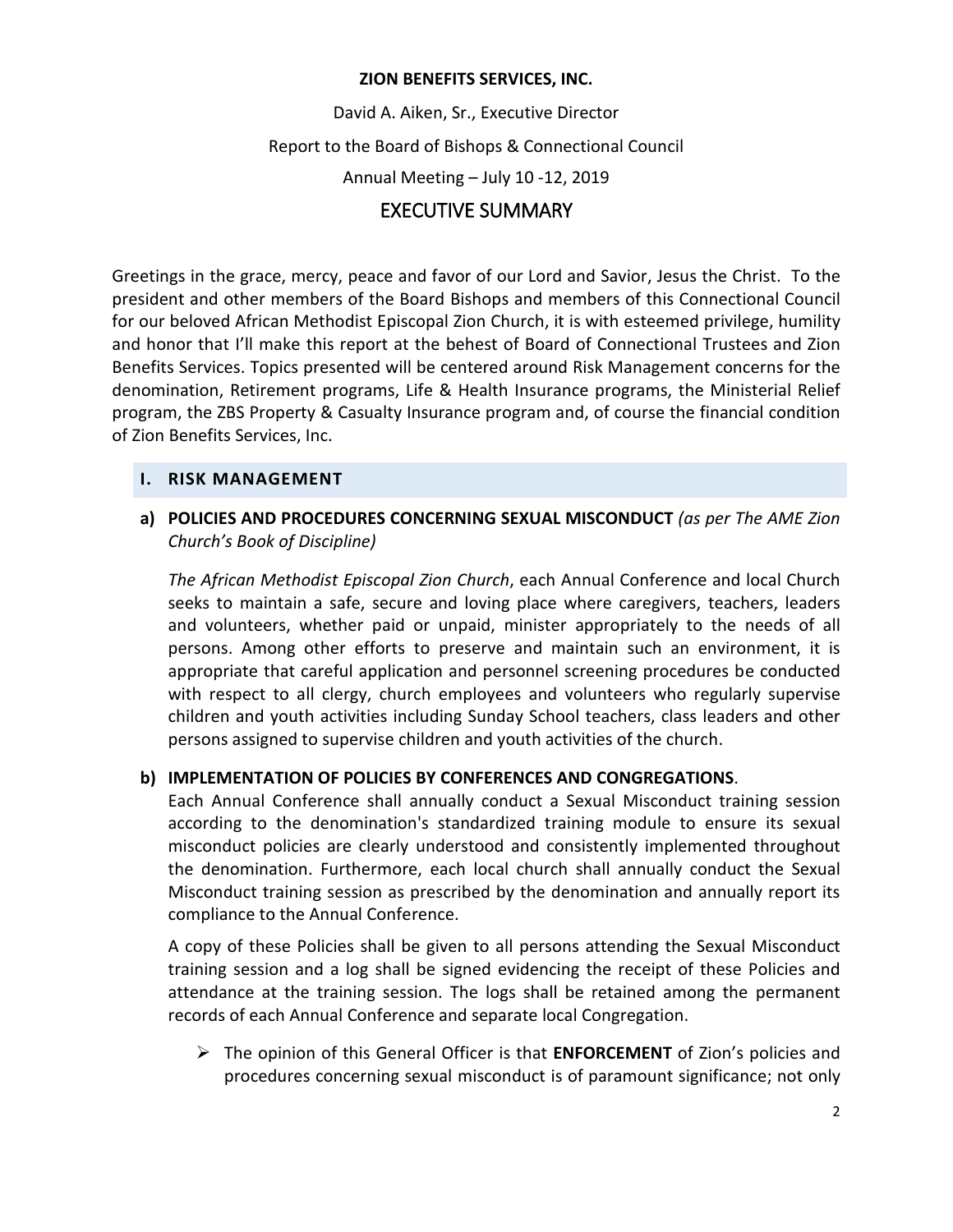regarding possible court challenges and insurance related matters but, more importantly, the protection and well-being of her people, especially our children. Therefore, diligence around and adherence to our policy must be regularly practiced and monitored.

 *Plan of Action*: *Having already engaged the General Officer Team in discussion regarding the above-mentioned concerns, some recommendations for improving upon enforcement will be forthcoming.*

## **c) PERSONAL INJURIES AND PROPERTY DAMAGES DUE TO LACK OF PROPERTY MAINTENANCE**

Over the past two years, a rising number of personal injury claims were filed against churches that are insured through the ZBS Insurance Program. These incidents occurred while individuals were on church property and were determined to have been preventable by insurance adjusters had certain deferred maintenance issues been corrected.

 *Plan of Action*: *Every domestic local church will be provided with a tool for conducting Church Inspections*. *The office of Zion Benefits Services will provide copies of a Church Self-Inspection Checklist to every Connectional Trustee/ZBS Administrative Board member for distribution to every presiding elder and local church in their respective episcopal districts. Presiding Elders will be asked to ensure that inspections are being performed.* 

#### **d) ZBS INSURANCE PROGRAM**

Because of two major hurricanes (Matthew and Florence) and a widespread freeze (Bomb Cyclone) occurring over the past two (2) years, sixty-one (61) churches that are insured under the ZBS Insurance Program suffered damages estimated and incurred by carriers in the amount of \$3.2MM. This level of claims volume makes it increasingly challenging and costly to operate the Zion's insurance program. Obviously, when carriers see where they are paying out more in claims expenses than they're getting in premium income, their appetite for our program becomes undesirable. Carriers' response to this quandary is to either drop our account or impose excruciating premium rates.

 *Plan of Action: Plan and execute campaign to recruit at least one hundred additional churches into the ZBS Insurance Program with strong emphasis on locations that are more in-land, i.e., the Midwest Episcopal Area. The more churches participating in the program enables both church and insurance carriers to spread risk, thereby stabilizing premium rates and making our program more attractive to insurance providers. Here again, Connectional Trustee/ZBS Administrative Board members will be relied upon to be key drivers of this essential campaign.*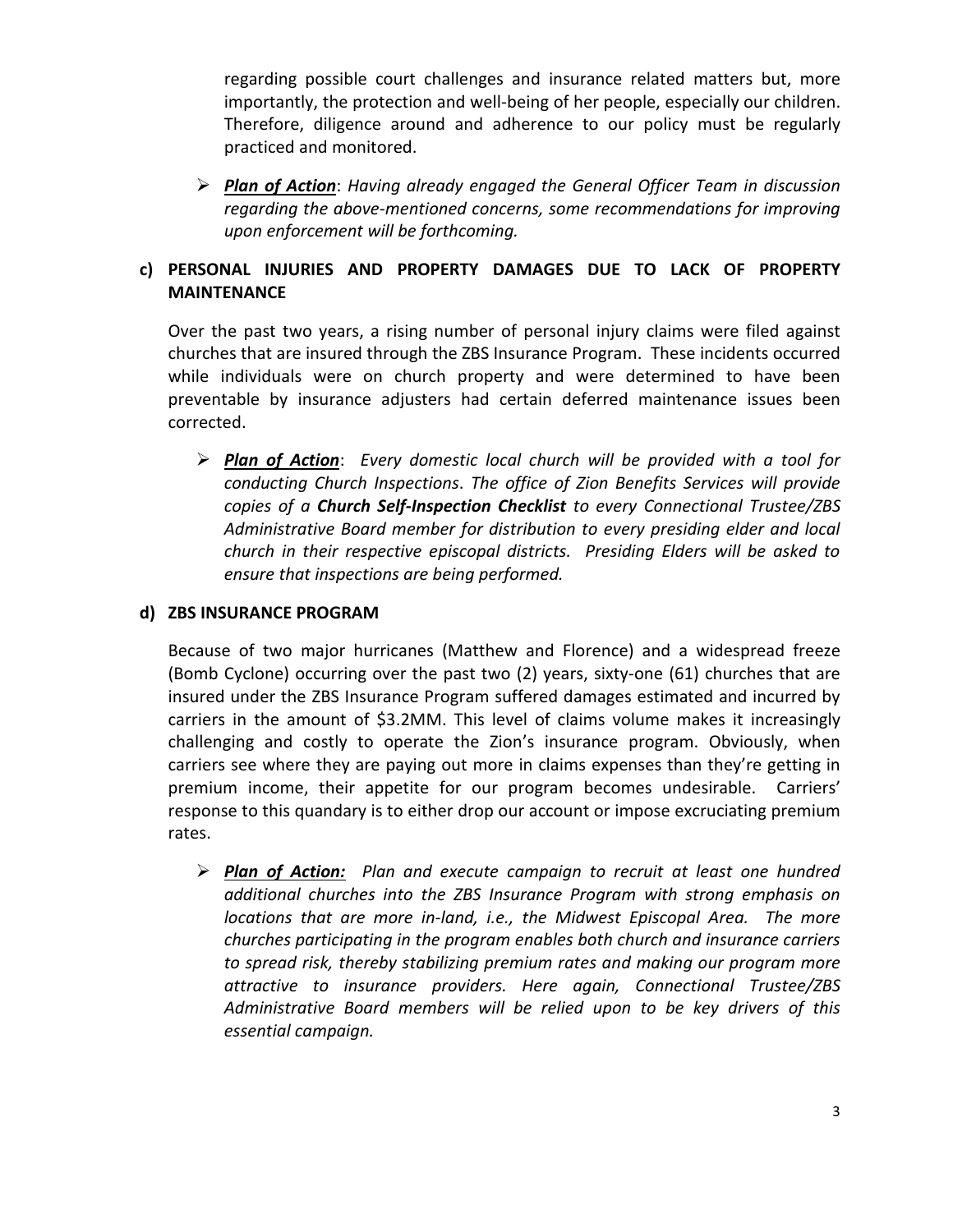#### **e) ADMINISTRATIVE BOARD MEMBER DEVELOPMENT**

It is critically important that roles and responsibilities of individuals who are appointed to serve as Connectional Trustees/ZBS Administrative Board members clearly understand what's expected of them. At a minimum, they ought to bring expert and proficient skillsets to their assignment along with commitment and desire for being effective stewards.

 *Plan of Action: ZBS Executive Director will work with Board Chair to develop and recommend a list of required qualifications, training module and evaluation template for newly appointed Administrative Board members.* 

#### **II. THE PASTORS' RETIREMENT BENEVOLENT FUND**

It's important that I update you about the status of the Pastors' Retirement Benevolent fund. You will recall that the old plan ended as of July 31, 2018 and the revised plan went into effect on August 1, 2018. Admittedly, the revision was met with a great deal of expressed dissatisfaction by quite a sizable number of our pastors who felt they were being mistreated. News of the benevolent fund benefits will cease being provided to retirees after July 2020 also stirred considerable discontentment.

Since August 1, 2018, three (3) retirees have been approved to receive benefits under the new guidelines, wherein those who retired after having reached the age of seventy-five (75) and served a total of twenty-five (25) years as a pastor will receive \$200.00 monthly for life, whereas individuals who retire at age sixty-five with twenty years pastoral service are awarded \$100.00 per month until death. At year-end 2018, one hundred and twenty-three retired pastors were receiving monthly benefits from the benevolent fund.

#### **III. LIFE AND HEALTH INSURANCE MINISTRIES**

- a) Presently, thirteen hundred & twenty-six (1,326) pastors (active & retired) are insured under the denomination's Group Life Insurance policy underwritten by the Unum Insurance Company of America. During the year 2018 sixteen (16) death claims were paid that total \$94,502.00. Synopsis of claims paid reveals the following distribution:
	- 3 (19%) Under age 70 @ \$10,000.00
	- 3 (19%) Between ages 70-75 @ \$6,500.00
	- 10 (62%) Over 75 @ \$5,000.00
- b) While records indicate that the number of pastors who are eligible for enrollment in the Group Life Insurance program have completed the required Census Data & Beneficiary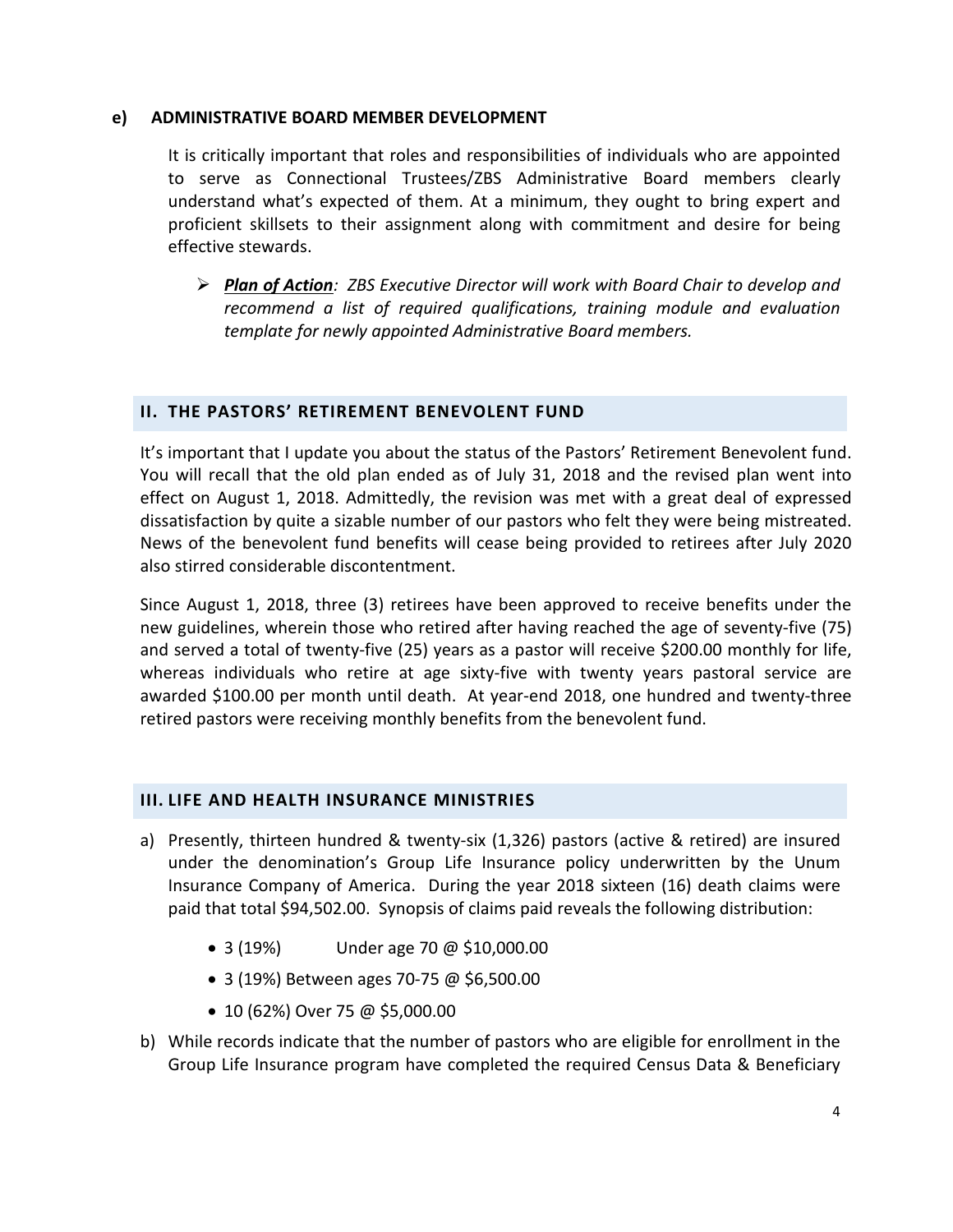Designation Form, efforts to ensure that all who are eligible are duly enrolled must be continued to avoid decedents' families being disappointed when the death of pastors occur

- c) Proposals continue to be sought after from Life Insurance carriers that will increase our minimum policy limits to \$10,000, regardless of age, and without a significant increase in premium cost.
- d) With the approval of the Board of Bishops, ZBS has solicited proposals from Health Insurance providers that would allow local churches obtain high quality plans for their pastors at more favorable group rates. Proposals from Sigma and Blue Cross Blue Shield are expected to be forthcoming in the very near future.

#### **IV. THE MINISTERIAL RELIEF MINISTRY**

The calendar year 2018 ended with fifteen (15) new spouses of deceased pastors being added to the list of benefit recipients and thirty-one (31) were dropped, leaving a total of two hundred forty-nine (249) widows & widowers receiving financial assistance from this critical ministry. Reasons for the substantial numbers being dropped are threefold.

- a. Thirteen (13) deaths
- b. Eighteen (18) are no longer active members of The AME Zion Church
- c. A good number of recipients still haven't responded to request about their current status, which has caused their benefits to be suspended until responses confirming their continued eligibility are received.

### **V. THE AME ZION CHURCH 403(B)(9) RETIREMENT PLAN**

While our new retirement plan is fully operational and has begun enrolling participants, the level of participation suggests that considerable work needs to be done to educate and motivate eligible participants. Hence, the Board Chair, Bishop Lartey has directed the Executive Director and board members to develop a Marketing Plan aimed at enrolling a minimum of 351 participants in the plan by the July 2019 Connection Council meeting. Please allow me a few minutes to explain how we expect to meet this goal.

#### **VI. THE FINANCIAL CONDITION**

Audited financial statements prepared by the firm of CAMS Ministries, J Welton Spann, Jr. CPA for the fiscal year ending December 31, 2018 affirm, in their opinion, that the statements present fairly, in all material respects, the financial position of the ZBS Department and related statement of activities, functional expenses and cash flows for the year then ended, in